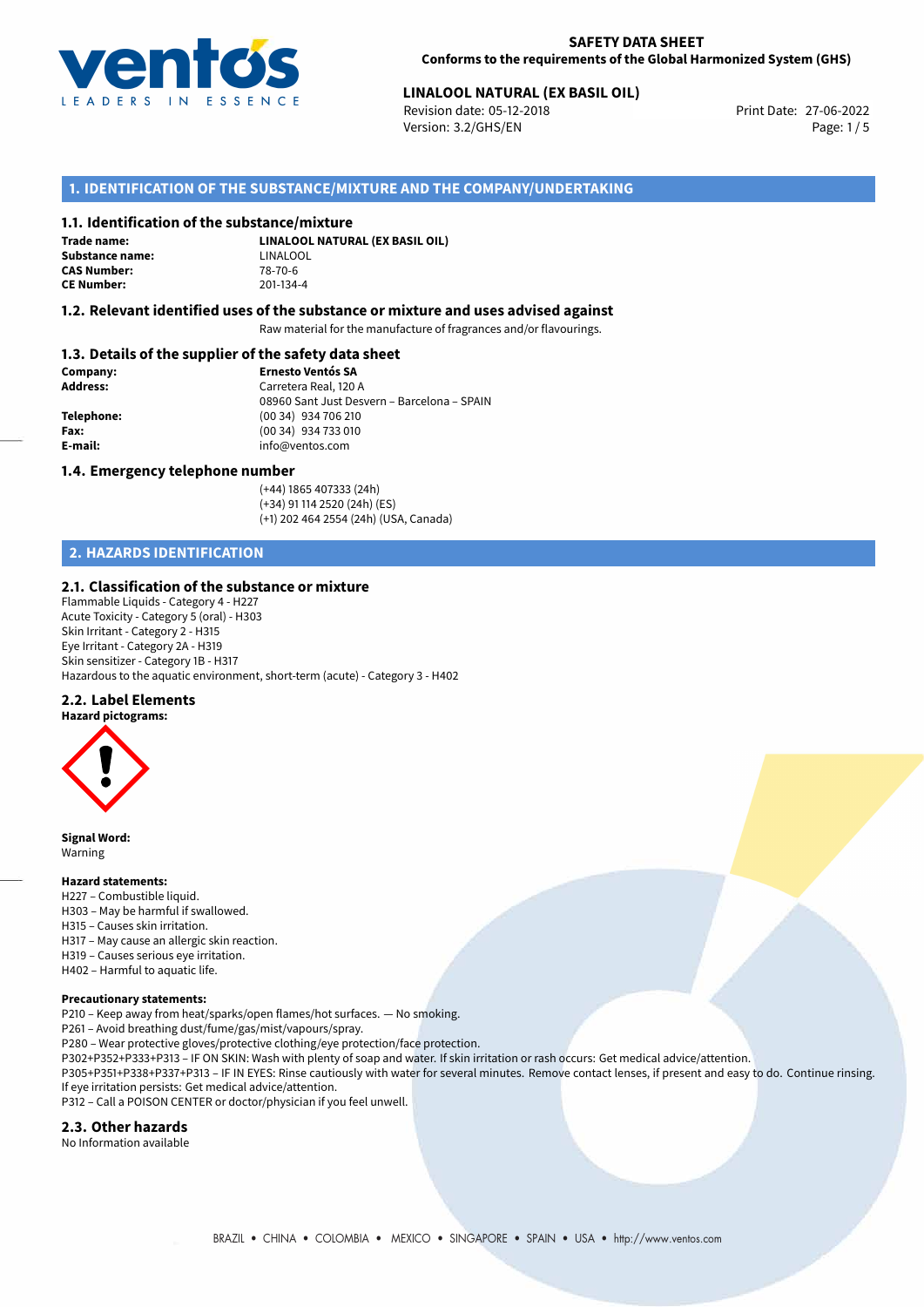

# **LINALOOL NATURAL (EX BASIL OIL)**<br>
Revision date: 05-12-2018<br>
Print Date: 27-06-2022

Revision date: 05-12-2018 Version: 3.2/GHS/EN Page: 2 / 5

# **3. COMPOSITION/INFORMATION ON INGREDIENTS**

## **3.1. Substances**

| Chemical name: | LINALOOL  |
|----------------|-----------|
| CAS number:    | 78-70-6   |
| EC number:     | 201-134-4 |

#### **Hazardous constituents:**

| <b>Chemical Name</b> | % (w/w)   | CAS No<br><b>EC No</b> | <b>Classification according to GHS</b>                                                                                                                                                                                                                                               |
|----------------------|-----------|------------------------|--------------------------------------------------------------------------------------------------------------------------------------------------------------------------------------------------------------------------------------------------------------------------------------|
| <b>LINALOOL</b>      | $\geq$ 50 | 78-70-6<br>201-134-4   | Flammable Liquids - Category 4 - H227<br>Acute Toxicity - Category 5 (oral) - H303<br>Skin Irritant - Category 2 - H315<br>Eye Irritant - Category 2A - H319<br>Skin sensitizer - Category 1B - H317<br>Hazardous to the aquatic environment, short-term (acute) - Category 3 - H402 |

[See the full text of the hazard statements in section 16.](#page-4-0)

#### **3.2. Mixtures**

Not applicable.

# **4. FIRST-AID MEASURES**

# **4.1. Description of necessary first aid measures**

| Ingestion:    | Rinse mouth with water.                                                                                               |
|---------------|-----------------------------------------------------------------------------------------------------------------------|
|               | Obtain medical advice.                                                                                                |
|               | Keep at rest. Do not induce vomiting.                                                                                 |
| Eye contact:  | In case of contact with eyes, rinse immediately with plenty of water for at least 15 minutes and seek medical advice. |
| Inhalation:   | Remove person to fresh air and keep at rest.                                                                          |
|               | Seek immediate medical advice.                                                                                        |
| Skin contact: | Take off immediately all contaminated clothing.                                                                       |
|               | Thoroughly wash affected skin with soap and water.                                                                    |
|               | Seek medical attention if symptoms persist.                                                                           |
|               |                                                                                                                       |

# **4.2. Most important symptoms and effects, both acute and delayed**

No information available.

#### **4.3. Indication of any immediate medical attention and special treatment needed** No information available.

**5. FIRE-FIGHTING MEASURES**

# **5.1. Extinguishing Media**

Water spray, carbon dioxide, dry chemical powder or appropriate foam. For safety reasons do not use full water jet.

#### **5.2. Special hazards arising from the substance or mixture**

Known or Anticipated Hazardous Products of Combustion: Emits toxic fumes under fire conditions.

## **5.3. Advice for firefighters**

High temperatures can lead to high pressures inside closed containers. Avoid inhalation of vapors that are created. Use appropriate respiratory protection. Do not allow spillage of fire to be poured into drains or watercourses. Wear self-contained breathing apparatus and protective clothing.

# **6. ACCIDENTAL RELEASE MEASURES**

# **6.1. Personal precautions, protective equipment and emergency procedures**

Evacuate surronding areas. Ensure adequate ventilation. Keep unnecessary and unprotected personnel from entering. Do not breathe vapor/spray. Avoid contact with skin and eyes. Information regarding personal protective measures: see section 8.

#### **6.2. Environmental precautions**

To avoid possible contamination of the environment, do not discharge into any drains, surface waters or groundwaters.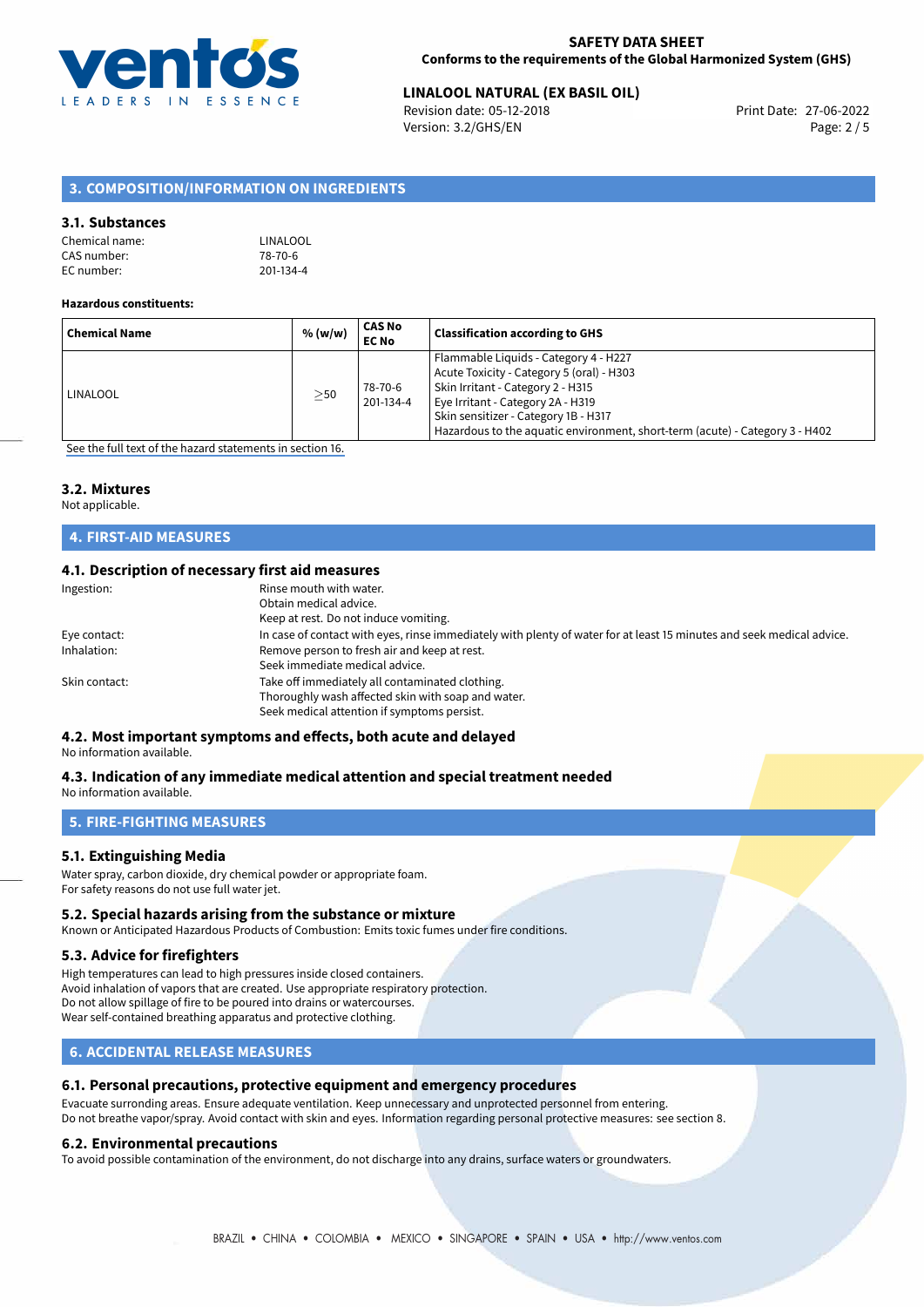

#### **SAFETY DATA SHEET Conforms to the requirements of the Global Harmonized System (GHS)**

# **LINALOOL NATURAL (EX BASIL OIL)**<br>
Revision date: 05-12-2018<br>
Print Date: 27-06-2022

Revision date:  $05-12-2018$ Version: 3.2/GHS/EN Page: 3 / 5

# **6.3. Methods and materials for containment and cleaning up**

Cover with an inert, inorganic, non-combustible absorbent material (e.g. dry-lime, sand, soda ash). Place in covered containers using non-sparking tools and transport outdoors. Avoid open flames or sources of ignition (e.g. pilot lights on gas hot water heater). Ventilate area and wash spill site after material pickup is complete.

#### **6.4. Reference to other sections**

Information regarding exposure controls, personal protection and disposal considerations can be found in sections 8 and 13.

#### **7. HANDLING AND STORAGE**

#### **7.1. Precautions for safe handling**

Do not store or handle this material near food or drinking water. Do not smoke. Avoid contact with the eyes, skin and clothing. Wear protective clothing and use glasses. Observe the rules of safety and hygiene at work. Keep in the original container or an alternative made from a compatible material.

## **7.2. Conditions for safe storage, including any incompatibilities**

Store in tightly closed and preferably full containers in a cool, dry and ventilated area, protected from light. Keep away from sources of ignition (e.g. hot surfaces, sparks, flame and static discharges). Keep away from incompatible materials (see section 10).

#### **7.3. Specific end use(s)**

No information available.

## **8. EXPOSURE CONTROLS AND PERSONAL PROTECTION**

#### **8.1. Control parameters**

Components with occupational exposure limits: None known.

#### **8.2. Exposure controls**

Measures should be taken to prevent materials from being splashed into the body. Provide adequate ventilation, according to the conditions of use. Use a mechanical exhaust if required.

#### **8.3. Individual protection measures, such as personal protective equipment**

| Eye/Face protection:             | Chemical safety goggles are recommended. Wash contaminated goggles before reuse.                                                            |
|----------------------------------|---------------------------------------------------------------------------------------------------------------------------------------------|
| Hand Protection:                 | Chemical-resistant gloves are recommended. Wash contaminated gloves before reuse.                                                           |
| Body protection:                 | Personal protective equipment for the body should be selected based on the task being performed and the risks<br>involved.                  |
| Respiratory Protection:          | In case of insufficient ventilation, use suitable respiratory equipment.                                                                    |
| Environmental exposure controls: | Emissions from ventilation or process equipment should be checked to ensure they comply with environmental<br>protection legislation.       |
|                                  | In some cases, filters or engineering modifications to the process equipment will be necessary to reduce emissions to<br>acceptable levels. |

# **9. PHYSICAL AND CHEMICAL PROPERTIES**

#### **9.1. Information on basic physical and chemical properties**

| Appearance:                         | Liquid                    |
|-------------------------------------|---------------------------|
| Colour:                             | Conforms to standard      |
| Odour:                              | Conforms to standard      |
| Odour theshold:                     | Not determined            |
| pH:                                 | Not determined            |
| Melting point/freezing point:       | Not determined            |
| Boling point/boiling range:         | 198                       |
| Flash point:                        | 79 °C                     |
| Evaporation rate:                   | Not determined            |
| Flammability:                       | Not determined            |
| Lower flammability/Explosive limit: | Not determined            |
| Upper flammability/Explosive limit: | Not determined            |
| Vapour pressure:                    | Not determined            |
| Vapour Density:                     | Not determined            |
| Density:                            | $0,855-0,87$ g/mL (20°C)  |
| Relative density:                   | $0,855 - 0,87$ (20°C)     |
| Water solubility:                   | <b>INSOLUBLE IN WATER</b> |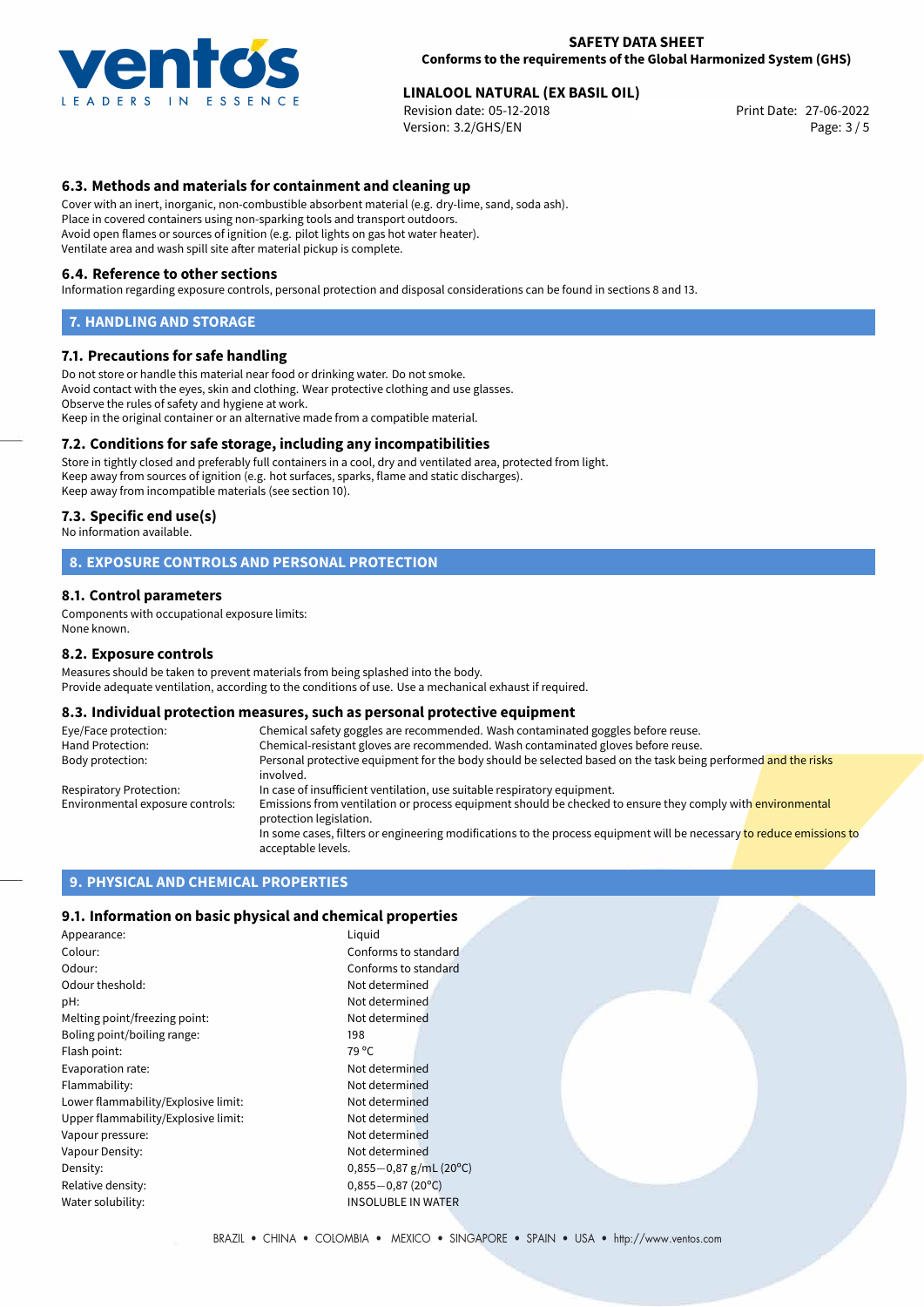

# **LINALOOL NATURAL (EX BASIL OIL)**<br>
Revision date: 05-12-2018<br>
Print Date: 27-06-2022

Revision date: 05-12-2018 Version: 3.2/GHS/EN Page: 4 / 5

Solubility in other solvents: SOLUBLE IN ETHANOL Partition coefficient n-octanol/water: Not determined Auto-ignition temperature: Not determined Decomposition temperature: Not determined Viscosity, dynamic: Not determined Viscosity, kinematic: Not determined Explosive properties: Not determined Oxidising properties: Not determined

# **10. STABILITY AND REACTIVITY**

## **10.1. Reactivity**

No hazardous reactions if stored and handled as prescribed/indicated.

## **10.2. Chemical stability**

The product is stable if stored and handled as prescribed/indicated.

#### **10.3. Possibility of hazardous reactions**

No hazardous reactions if stored and handled as prescribed/indicated.

#### **10.4. Conditions to Avoid**

Conditions to Avoid: Excessive heat, flame or other ignition sources.

#### **10.5. Incompatible materials**

Avoid contact with strong acids and bases and oxidizing agents.

#### **10.6. Hazardous decomposition products**

During combustion may form carbon monoxide and unidentified organic compounds.

# **11. TOXICOLOGICAL INFORMATION**

| <b>Acute toxicity</b>             | May be harmful if swallowed.                                              |  |
|-----------------------------------|---------------------------------------------------------------------------|--|
| Skin corrosion/irritation         | Causes skin irritation.                                                   |  |
| Serious eye damage/irritation     | Causes serious eye irritation.                                            |  |
| Respiratory or skin sensitisation | May cause an allergic skin reaction.                                      |  |
| <b>Germ cell mutagenicity</b>     | Based on the data available, the criteria for classification are not met. |  |
| Carcinogenicity                   | Based on the data available, the criteria for classification are not met. |  |
| Reproductive toxicity             | Based on the data available, the criteria for classification are not met. |  |
| <b>STOT-single exposure</b>       | Based on the data available, the criteria for classification are not met. |  |
| <b>STOT-repeated exposure</b>     | Based on the data available, the criteria for classification are not met. |  |
| <b>Aspiration hazard</b>          | Based on the data available, the criteria for classification are not met. |  |

# **12. ECOLOGICAL INFORMATION**

#### **12.1. Toxicity**

**Assessment:** Harmful to aquatic life. **Experimental/calculated data:** No information available.

**12.2. Degradability** No information available.

## **12.3. Bioaccumulative potential**

No information available.

#### **12.4. Soil mobility** No information available.

# **12.5. Other adverse effects**

See also sections 6, 7, 13 and 15 Do not allow to get into waste water or waterways.